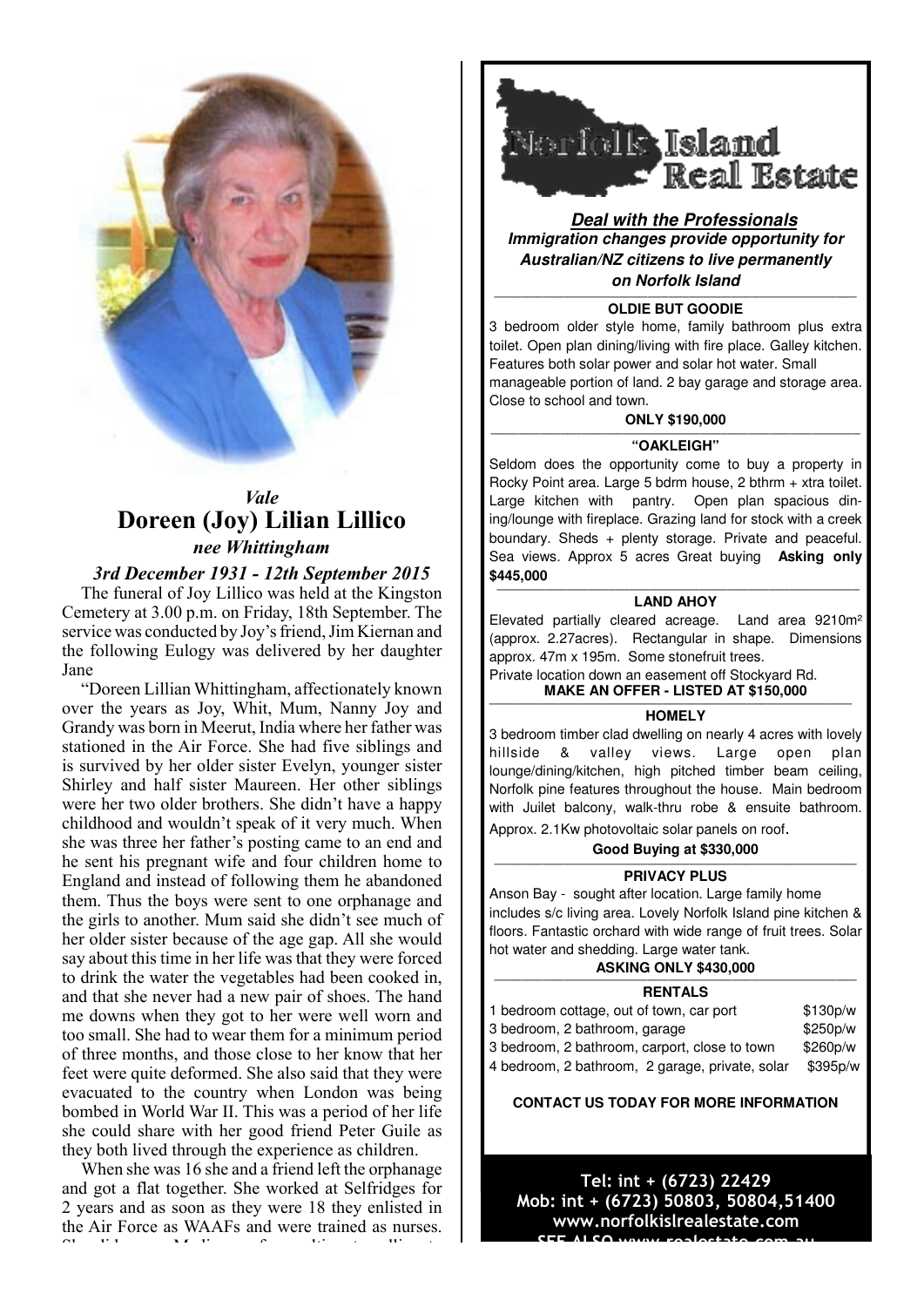#### *Doreen (Joy) Lilian Lillico - continued*

 Malta, Addis Ababa and Germany to name a few. She loved life in the Forces and told me that she would do Rock'n Roll dancing in her free time. After four years of service she and her colleagues were put into hospitals throughout London. She was a Theatre Nurse at North Middlesex Hospital when she met my Dad, Bill Lillico. She had actually been engaged before she met Dad, but his parents wouldn't let them marry as she wasn't a Catholic. Dad and his mates would ride up to the Nurses quarters on their motor bikes and yell out "who's coming out tonight?" They married in 1956 after a short courtship and had three children, David, Paul and Jayne. She didn't have a mother to help her but she did have Bryan Nunn and Lily Fowler who became our Godparents, but we saw them as our Grandparents as we grew up. They were a huge part of our lives.

Mum didn't drive in England and I can recall doing a lot of walking, bus and train travel. Mum relived her childhood through me. She made sure I had everything that she had missed out on. Pretty clothes, ballet lessons, horse riding and tennis lessons, excursions to the ballet, movies, museums, pantomimes and always had my shoes properly fitted. Summers were spent in Majorca at Bryan Nunn's family villa and she loved to sun bake and even tried to water-ski one year. We have some very embarrassing footage of her attempts at this. She was no good in boats and got very sea sick.

We moved from England in 1971 to Norfolk Island. We came out on a cruise ship and of course Mum was sea sick, so Bryan got her to drink brandy and dry and the rest is history. She still loved to have her daily brandy. This is also how she came to have the name Grandy for her great grandchildren.

She loved life on Norfolk. She fished, mainly off the top of Headstone and down the pier with us, played bowls for a while and later took up golf. She worked in many retail outlets on the island including Miltons, Franks, Max's, Prouds and Paton Place. She also learnt to drink wine. She became known as the last one to leave the party. This started at the Garrison Restaurant, Dick and Paddy Cavill would go to bed, leave Mum and her friends to lock up. They would write down on a napkin what drinks they had consumed and would rock up the next day to pay. This trend continued and she was well known in later years for being the last one to leave the Golf Club on golf days.

At one time, after she and Dad had divorced, she got a night time job at Hillcrest as the Hostess in th Restaurant. She worked alongside Tighe and they became life long friends. She told me of some of the nights when they would have to crawl along the floor behind the couches hiding from a certain party who would be trying to get back in to drink and hang out with them. Tighe and her current husband Rod also recalled, drawing the curtains, and switching off most of the lights after Rotary meetings with the policeman sitting outside to monitor whether they were breaking the licensing laws. He wasn't game to knock on the door and they would stay there until the early hours. Tighe also recalled Mum's older sister putting a notice in the Post magazine, asking if anyone knew of the where abouts of her sister Doreen. Mum wouldn't reply, so I asked her if I could write to my aunt, she said you can if you want. This led to me meeting my aunt and cousins in Chicago in 1990 and later in 2001. Mum was reunited with her sisters at my house in Glasshouse Mountains after not seeing each other for 40 years. It was like three strangers sitting there to start with, but Shane and I saw a bond form over the time they were together.

Mum also had a great friend in Helen Brown who she worked with in Miltons. Helen saved her when she got caught in a rip and nearly drowned one New Year's morning after going skinny dipping with a group of friends at Anson Bay. She was having the time of her life and I can remember her hosting 'Christmas in July' one year, it was very enjoyable. She got me to crochet 'Peter Heaters' for the male guests which caused a lot of hilarity.

By this time she had three grand children, Paul, Dion and Talae. They were her life and she absolutely adored them. She went on to have four more grand children but she never got to meet them as she was estranged from my brother David. She lost her son Paul in 1979 after a motor cycle accident. Her grandson Paul was born two weeks later and this is why they had a very special bond, as Mum said lovingly my son Paul saved her sanity. She did However, gain another son in Shane, she grew to love him and they had a very special bond.

In September 1988 she went on a 5 week trip with Odette Ombler. They had a wonderful time travelling through Europe and they even rode donkeys.

She introduced Paul to golf and she would sit on the Golf Club verandah with Mae Anderson and cheer him and Darren, Mae's son on. She was extremely proud when Paul won the amateur grouping in the Classic one year. I found a photo of her and Paul at the Presentation Dinner and she was actually smiling, which she wouldn't do for photos. She was there when Dion caught his blue Marlin with Ian Kenny and one of Dion's fondest memories is of the week he and Mum spent on Lord Howe Island together. He had spent all summer in plaster after breaking his leg, so Mum took him as a treat. Mum would attend Talae's gymnastic displays and gymkhanas with me and would be proud when Talae would win ribbons. Mum, Talae and Lizzie, her beloved dog, would take lots of walks through the Hundred Acre Reserve and along Cemetery beach.

She loved her golf and her and Mae's antics were legendary, being the last ones to leave and keeping the younger ones like Shorty, Richard and Brad from going home to their wives and families. My son Paul recalled that they would turn on the music, crank it right up, get out the pots and pans from the kitchen and the vacuum cleaner hose and form the greatest band in town. Some nights neither she or Mae could remember driving home. She was pulled over one night and asked for her licence. She rooted around in the glove box and gave them her electricity bill!! I know her dog Lizzie fell out of the window of the car a couple of times when she took corners too sharply.

*(continued overleaf)*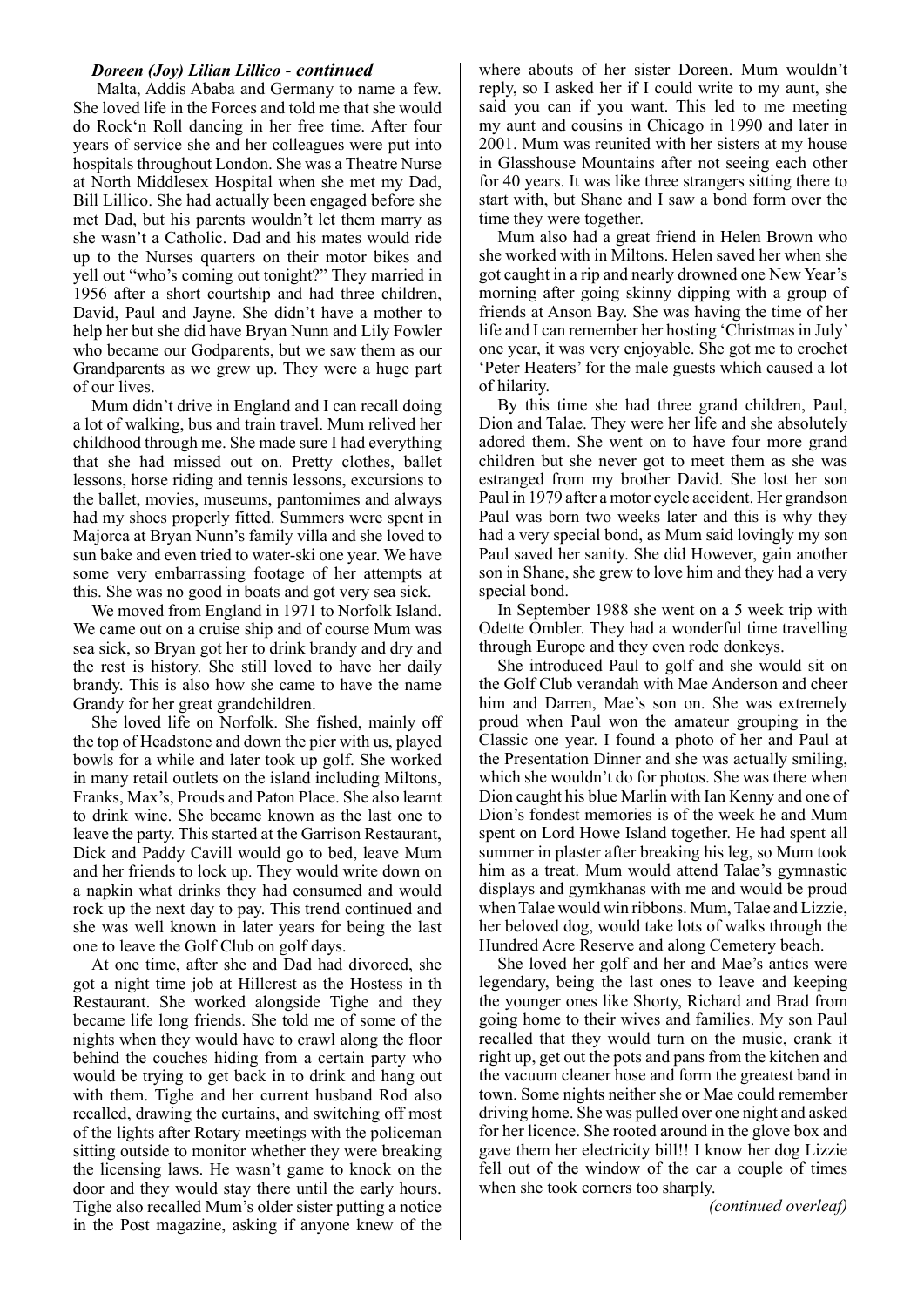#### *Doreen (Joy) Lilian Lillico - continued*

Unfortunately, she had to give up golf once the pain in her shoulder and neck became a problem. She loved her garden, especially her roses, and would spend many hours tending to it until she no longer could, which wasn't until very recently.

Mum made even more great friends over the years through the Golf Club and her jobs. Paddy, Tane, Jim, his late wife Euleen, Margaret, Col, Kath, Sam and Anne and their families, to name a few.

She was always invited to family gatherings by Jim and Margaret and thoroughly enjoyed being with their families she had a real affection for Brancker and Oliver South.

Paddy Buffett was a great friend to Mum also and they enjoyed many lunches and shopping together. If Mum wasn't feeling well, they just went for a drive. Mum really got depressed after Paddy passed away, she missed her terribly. Rhonda and Cara, Paddy's daughters, took over from Paddy and was a great help to Mum also. Having my family and myself here in December/January gave her the pick up that she needed.

She could always rely on Tane to turn up with a bottle of wine and they shared many nights having dinner and many bottles of wine. The revenue at the Bond is going to be down considerably. Mum would send different people to get her supplies so that no one knew it was for her.

Mae's family were also very close to Mum and

Tania has always called around with magazines, treats and to have a chat.

She went on to embrace the births of four beautiful great grandchildren, Aiyana, Phoenix, Ivy and just recently Riva, who unfortunately she didn't get to meet.

She spent her days in the garden, playing Solitaire, Scrabble, doing cross words and watching quiz shows and sport. She would always barrack for the English, and if they were losing against Australia, she would blame the umpires. The fact that England retained the Ashes this year gave her great pleasure. She loved living on Norfolk. She used to enjoy sun baking and swimming in Emily Bay and we spent many hours there with my children, walking through Hundred Acres and the bridle tracks, and of course having a great social life. She has never felt the slightest bit Australian, and wouldn't get citizenship. She would always say, "I'm British" and that was that.

Her health took a down turn in the last month and in her true style of true British stiff upper she wouldn't let her close friends tell her family. When we did find out, it was too late for us to come to her aid. She hated anyone to fuss, but that doesn't make it any easier for us who have loved and lost her from our lives.

She was headstrong, set in her ways, but she loved her family, she was very happy to have had seen her great grandchildren, Paul, Dion and Talae in December/ January and to have cooked them a roast lamb dinner *(continued overleaf)*



#### **Paediatric Services**

Home, pre-school and school assessments for children with or without a diagnosis that are experiencing the following difficulties:

- Developmental disorders or delays
- Learning difficulties and access to curriculum
- Complex physical and / or intellectual disabilities
- Gross motor and coordination skills
- Delayed fine motor skills (e.g. handwriting)
- Visual perception and reading skills
- Auditory processing (listening skills)
- Postural control, muscle tone and endurance
- Attention and concentration (hyperactivity)
- Play and social development delays
- Fussy eaters and problem feeders

**26th October - 9th November 2015**

**COMING TO NORFOLK ISLAND**

**Kinetic Occupational Therapy is a rural outreach service offering individually tailored therapy to children and adults.**

#### **Adult Services**

Home visit assessments for private and DVA entitled clients that incorporate:

- Home modifications (major or minor)
- Mobility aid prescription
- Transfer aid and manual handling equipment prescription
- Provision of aids to assist with independent living
- Pressure care management
- Post-operative support
- Falls and accident prevention
- Palliative Care
- Upper limb assessment and treatment
- Training and education of family members / carers
- Post injury rehab and case management
- Ergonomic assessments

Kinetic Occupational Therapy welcomes the opportunity to provide educational sessions to parents, pre-schools, schools & other interested community groups.

> **Contact Gabrielle Walls (nee Tavener) for further information or to arrange an appointment Email: gabrielle@kineticoccupationaltherapy.com.au Mobile: (+61) 402 578 907 or 51047**



**www.facebook.com/kineticoccupationaltherapy**